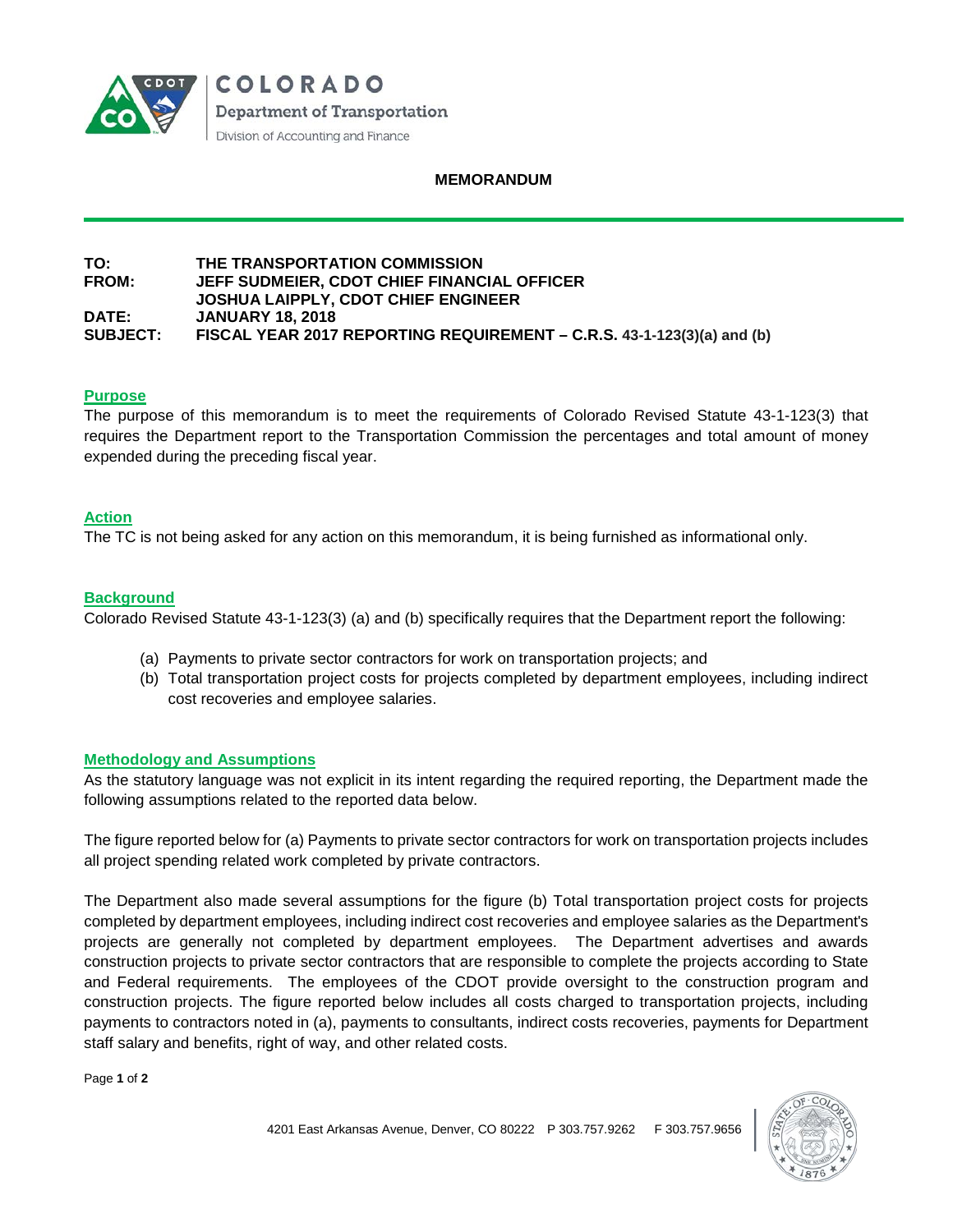## **Report Details**

Therefore, based on the previously described methodology, the amounts being reported to the TC for FY2016-2017 are:

*Colorado Revised Statute 43-1-123(3)(a)* 

For Fiscal Year 2017, the Colorado Department of Transportation made payments of \$680,857,577 (or 66.8% of the total) to private sector contractors for work on transportation projects.

*Colorado Revised Statute 43-1-123(3)(b)* 

The total transportation project costs for Fiscal Year 2017, including indirect cost recoveries and employee salaries, was \$1,018,877,463.

Below is a table that breaks down this figure into major groupings of project expenditures.

| Fund 400, Direct to Project Costs FY 2017:                                |                        |              |             |   | Amount          | Percentage |
|---------------------------------------------------------------------------|------------------------|--------------|-------------|---|-----------------|------------|
| Salaries & Benefits - Direct to project costs                             |                        |              |             | S | 20,931,755      | 2.1%       |
| General Project Disbursements:                                            |                        |              |             | s | 151,039,909     | 14.8%      |
|                                                                           | Project Consultants \$ |              | 112,742,875 |   |                 |            |
| Devolutions, IT Hardware, IT software, all other general project costs \$ |                        |              | 38,297,034  |   |                 |            |
| <b>Contractor Payments</b>                                                |                        |              |             | s | 680,857,577     | 66.8%      |
| Right-Of-Way                                                              |                        |              |             | Ŝ | 16,230,621      | 1.6%       |
| Indirect Project Cost Allocations                                         |                        |              |             | Ŝ | 91,896,182      | 9.0%       |
| Project Construction Engineering Costs Allocations                        |                        |              |             |   | 57,921,419      | 5.7%       |
|                                                                           |                        | <b>TOTAL</b> |             |   | \$1,018,877,463 | 100%       |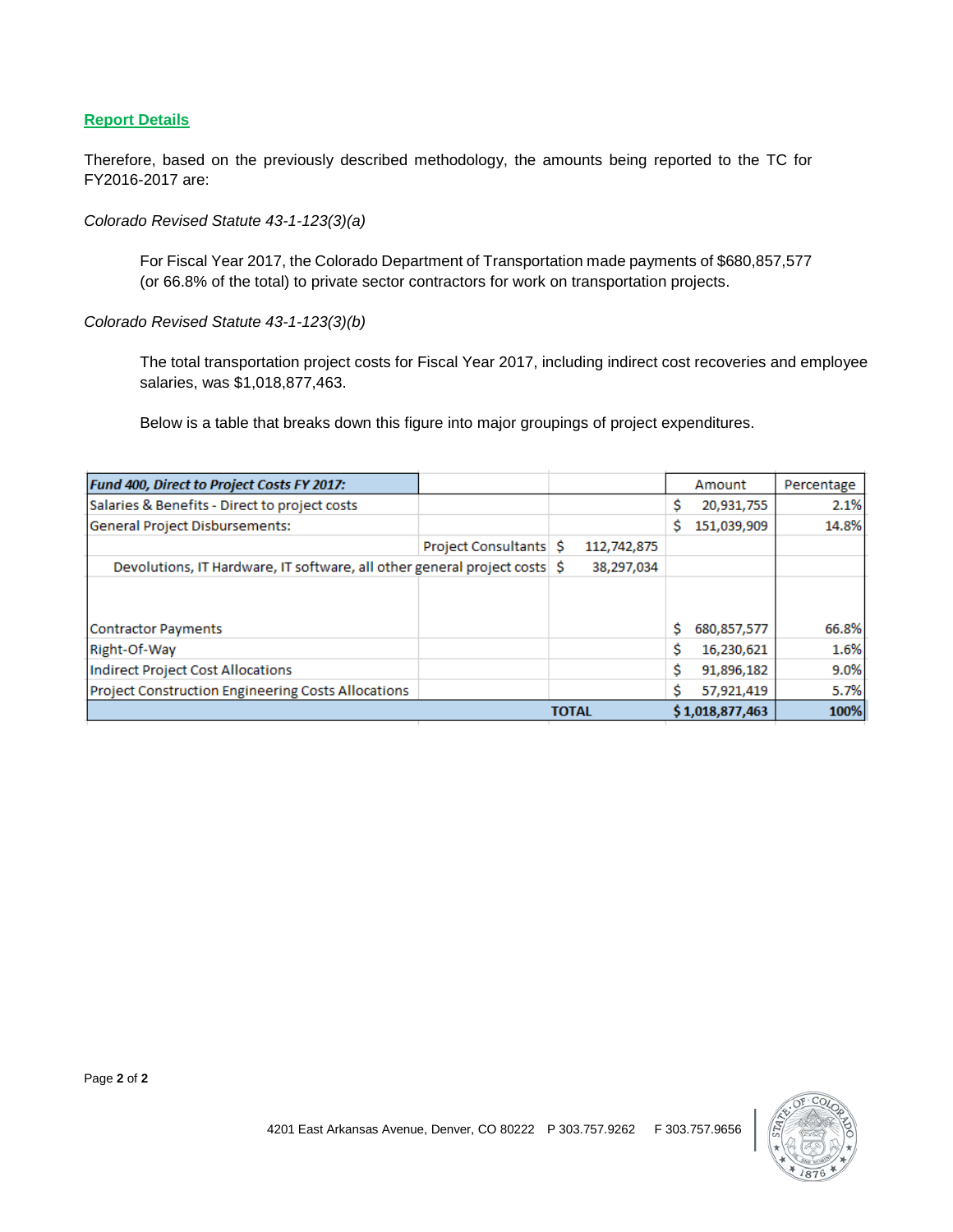

COLORADO Department of Transportation Division of Accounting and Finance

#### **MEMORANDUM**

#### **TO: THE TRANSPORTATION COMMISSION FROM: JEFF SUDMEIER, CDOT CHIEF FINANCIAL OFFICER DATE: JANUARY 18, 2018 SUBJECT: FUND 400 CASH BALANCE – INFORMATIONAL MEMORANDUM**

## **Purpose**

The purpose of this memorandum is to summarize information related to the Cash Balance Threshold Policy for the period ending November 2017 for Fund 400 only.

## **Action**

No action is requested or required of the Transportation Commission regarding this item.

#### **Summary**

The total cash balance in Fund 400 (Construction) at month end December 2017 was \$199 million, versus a forecasted amount for this month of \$174 million. The cash balance is \$25 million above the forecasted amount, and \$39 million above the TC minimum cash balance target of \$160 million set for this period. Contractor project expenditures for CY 2017 are expected to be around \$627 million, based on 11 months of actual expenditures and of forecast data provided by the Program Management Office (PMO). Staff will continue to monitor risk item(s) as more project data is validated and the draft CY 2018 expenditure target of \$596 million is refined. Figure 1 below depicts the projected cash balance forecast against the cash balance targets (green area). Expenditures reflected in Figure 1 are for projects that have already been advertised or awarded, or which will advertise in CY 2018. As such, at this time the forecast does not include planned Senate Bill (SB) 267 expenditures or additional project advertisements in CY 2019-2020, resulting in the high cash balances reflected.





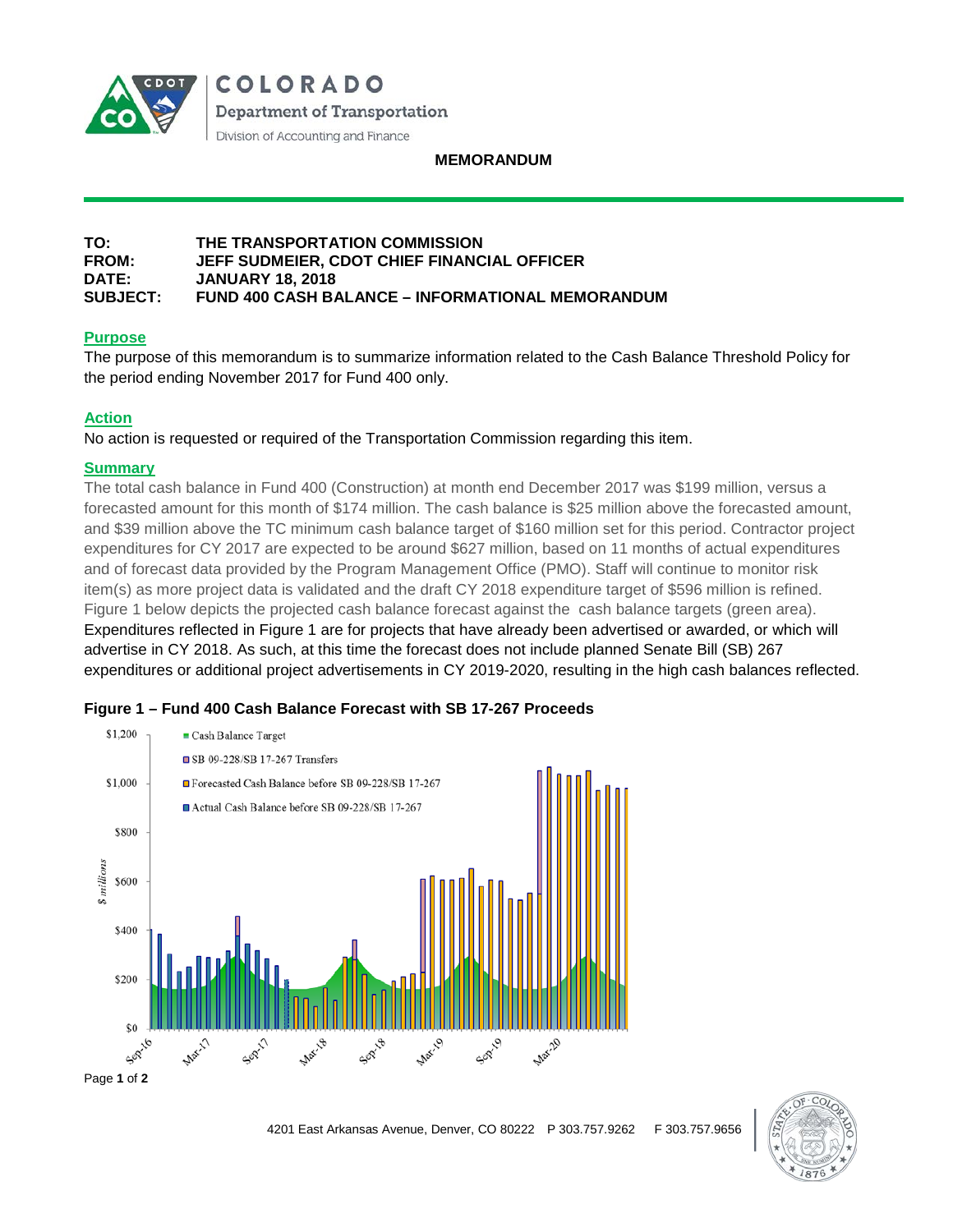## **Forecast Model Parameter Updates**

**State and Federal Revenues:** CDOT received the next round Federal Limitation through January 19, 2018 in the amount of \$55 million. Of that, \$8.4 million is transferred to other agencies. Staff is in the process of obligating the remaining \$47 million so CDOT can resume billing FHWA and waiting for reimbursements. For modeling purposes, staff has assumed additional Federal Limitation disbursement of around \$450 million, to be disbursed over the remaining Federal Fiscal Year. Staff is currently assuming the receipt of SB 267 proceeds beginning in January 2019. See Table 1 for summary of those distribution amounts. Note: Any delay in receiving SB 17-267 or Federal funds will result in a reduction of cash in Fund 400.

| \$ Millions    | <b>Forecast</b> | Advertisements   Debt Service* |       |  |
|----------------|-----------------|--------------------------------|-------|--|
| FY 2018-19     | \$380           | \$380                          | \$29  |  |
| FY 2019 - 20   | \$500           | \$500                          | \$50  |  |
| FY 2020-21     | \$500           | \$500                          | \$50  |  |
| $FY 2021 - 22$ | \$500           | \$500                          | \$50  |  |
| Total:         | \$1.880.0       | \$1.880.0                      | \$179 |  |

**Table 1 – SB 17-267 Forecasted Receipts and Disbursements**

\*This only includes four years of debt service, not the total

**Fund 400 Expenditures:** Staff will continue monitoring the expenditure plans for large projects such as Central 70, I-25 North, I-25 South, C-470, and the Headquarters and Regional Office projects. The total CDOT expenditure forecast is compiled by the PMO and validated using the CDOT Contract Payout Model. The estimated expenditures through Fund 400 in CY 2018 are currently \$596 million. PMO is currently working on reviewing and validating project information and refining the expenditure target to align with cash thresholds. See Table 2 for a summary. Expenditures reflected in Figure 1 and in Table 2 are for projects that already have been advertised or awarded, or which will advertise in CY 2018. As such, at this time the forecast does not include planned SB 267 expenditures or additional project advertisements in CY 2019-2020.

|                           | <b>SAP Expenditure Schedule</b> | 2015 Actual   | 2016 Actual   | 2017 Forecast |               |               | 2018 Forecast   2019 Forecast   2020 Forecast* |
|---------------------------|---------------------------------|---------------|---------------|---------------|---------------|---------------|------------------------------------------------|
| <b>PMO</b>                | Grade A                         | \$697,910,724 | \$668,627,176 | \$625,700,000 | \$596,200,000 | \$289,000,000 | \$63,900,000                                   |
| <b>PMO</b>                | Grade B                         | \$0           | \$0           | \$0           | \$0           | \$0           | \$0                                            |
| <b>OCM</b>                | Grade C                         | \$0           | \$0           | \$0           | \$0           | \$0           | \$0                                            |
|                           |                                 |               |               |               |               |               |                                                |
| <b>Total Expenditures</b> |                                 | \$697,910,724 | \$668,627,176 | \$625,700,000 | \$596,200,000 | \$289,000,000 | \$63,900,000                                   |
|                           | Year Over Year % Change         |               | $-4.20%$      | $-6.42%$      | $-4.71%$      | $-51.53%$     | $-77.89%$                                      |

\* Through the end of November

\*\*This includes only Fund 400 expenditures. It excludes Bridge enterprise projects. The Grade A expenditure category is SAP project expenditure data reviewed and validated by PMO. Grade B is PMO un-reviewed project data. Grade C is the expenditure schedule that is set by the forecast model to keep within the approved target thresholds of PD703.0.

#### **Next Steps**

Staff will continue monitoring the cash balance, and report significant changes in the forecast to the Transportation Commission. A Transportation Commission workshop to review the recommended CY 2018 expenditure target is planned for February.

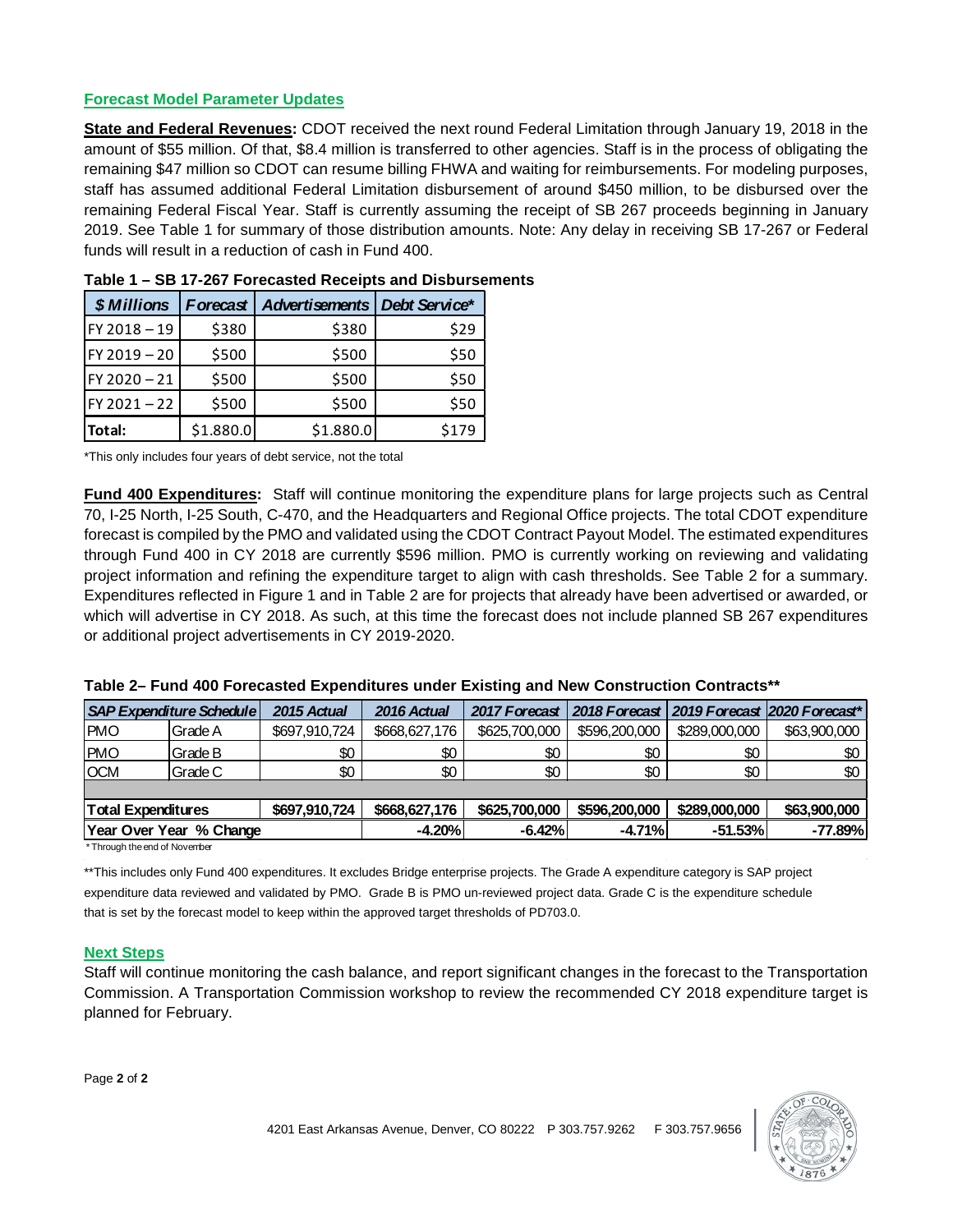

COLORADO

# **Department of Transportation**

Office of the Chief Engineer

4201 East Arkansas Avenue, Room 262 Denver, CO 80222

| DATE:        | <b>JANUARY 18, 2018</b>                            |
|--------------|----------------------------------------------------|
| TO:          | <b>TRANSPORTATION COMMISSION</b>                   |
| <b>FROM:</b> | JOSH LAIPPLY, CHIEF ENGINEER                       |
|              | JEFF SUDMEIER, CHIEF FINANCIAL OFFICER             |
|              | JANE FISHER, OFFICE OF PROGRAM MANAGEMENT DIRECTOR |
| SUBJECT:     | PROGRAM MANAGEMENT INFORMATION ITEM                |

## **Purpose**

The Program Management Information Item provides the Transportation Commission with an update on the integration of cash management and program management and RAMP.

**Action**  Information only.

## **Background**

*Integration of Cash Management and Program Management:* 

Please see Fund 400 Cash Balance Memo included as a separate information item.

## *RAMP:*

The RAMP program was initiated in November 2012 as a means to reduce the cash balance. Shortly thereafter the TC approved a project list and has since approved groups of projects and individual projects. Given the majority of the RAMP projects are either in construction or complete, PMO updates are now limited to background associated with requested TC actions. There is one RAMP related request this month.

## **Details**

## *Integration of Cash Management and Program Management:*

PMO is tracking program delivery at the statewide level using the expenditure performance index (XPI) to evaluate actual construction expenditure performance as compared to planned. As indicated in Figure 1, the cumulative and final Calendar Year 2017 XPI is 0.96, which has increased 0.06 from last month. December's actual expenditures were \$37.9M above the expenditure target (Monthly XPI = 2.19). As indicated in Figure 1, CY17 expenditures did fall within the +/-5% range of the CY17 Target.

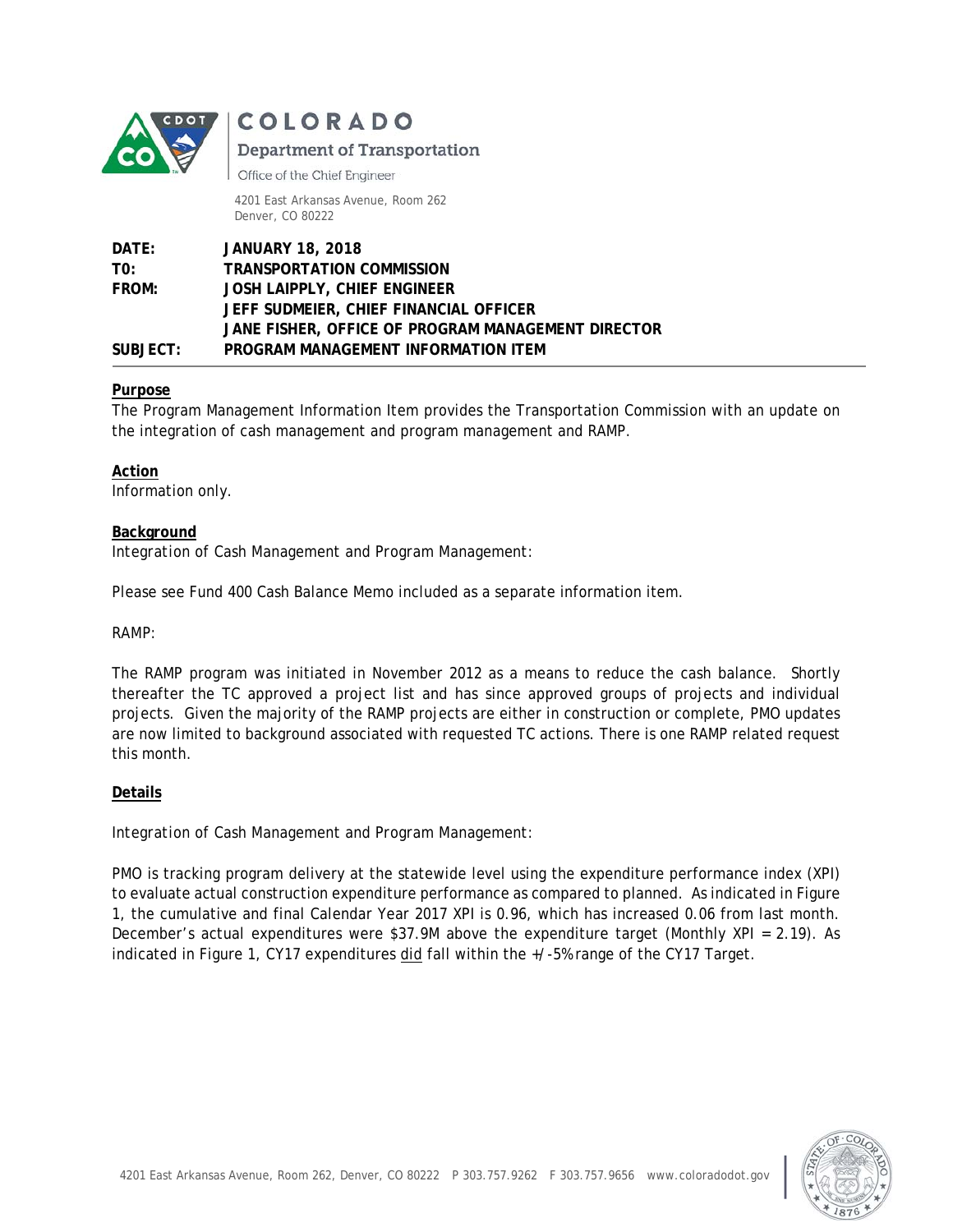

#### Figure 1. Calendar Year 2017 Construction Expenditure Results

#### *RAMP:*

Table 1 details RAMP Partnership and Operations projects (CDOT & Locally Administered) that have not yet been awarded. As detailed in the Budget Supplement, TC approval for \$14.5M to fund ROW acquisitions for North I-25 segment 7 and 8 project is requested to come from the HPTE P3 Development Fund. If approved, this would reduce the HPTE P3 Development Fund balance to \$21,936,140 as reflected in the Table below. The remaining TC Contingency RAMP Reserve and RAMP Operations Contingency are \$0 and \$315,615, respectively.

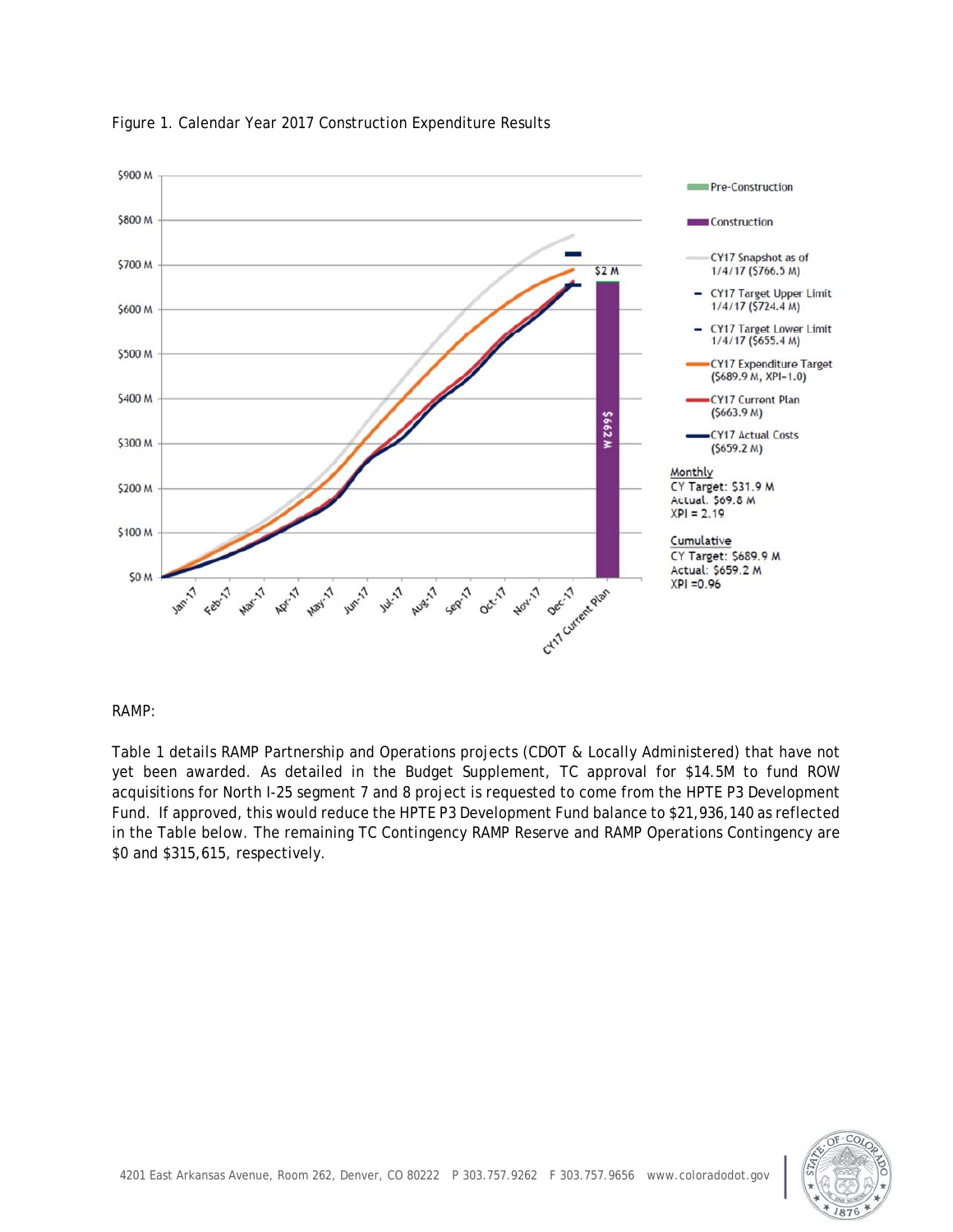| <b>Project Name</b>                                                                                    | Project<br><b>Budget</b> | <b>RAMP</b><br><b>Request</b> | Local<br>Contibution | <b>Other</b><br><b>CDOT</b><br><b>Funds</b> | <b>Status</b>                     |
|--------------------------------------------------------------------------------------------------------|--------------------------|-------------------------------|----------------------|---------------------------------------------|-----------------------------------|
| <b>CDOT ADMINISTERED</b>                                                                               |                          |                               |                      |                                             |                                   |
| I-70 Glenwood Canyon Variable<br><b>Speed Limit Signing</b>                                            | \$5,600,000              | \$2,200,000                   | \$0                  | \$3,400,000                                 | Ad in Feb '18 <sup>4</sup>        |
| <b>I-70 Mountain Corridor Wireless</b><br>Improvement                                                  | \$5,300,000              | \$1,700,000                   | \$0                  | \$3,600,000                                 | Ad in Apr '18                     |
| HPTE P3 Development Fund                                                                               | \$40,000,000             | \$21,936,140 <sup>1</sup>     | \$0                  | \$0                                         | <b>Under Staff</b><br>Development |
| <b>LOCALLY ADMINISTERED</b>                                                                            |                          |                               |                      |                                             |                                   |
| SH 14 / Greenfields Ct. - Frontage<br>Rd. Relocation and Intersection<br><b>Improvements</b>           | \$2,100,000              | \$1,680,000                   | \$420,000            | \$0                                         | Ad in Nov '17                     |
| SH 119 Boulder Canyon Trail<br>Extension                                                               | \$5,466,350              | \$4,373,080                   | \$1,093,270          | \$0                                         | Ad in March '18 <sup>3</sup>      |
| Federal Blvd: 6 <sup>th</sup> to Howard<br><b>Reconstruction and Multimodal</b><br><b>Improvements</b> | \$29,181,821             | \$23,341,821                  | \$5,840,000          | \$0                                         | Ad in Feb '18 <sup>2</sup>        |

1 This total represents the remaining RAMP Development funding still available. Staff has prepared a HPTE Development Fund Policy and Evaluation Criteria guidance document.

<sup>2</sup> IGA, Utility Clearance delayed Ad; <sup>3</sup> Scope reduction approved by TC, Locals pursuing a COSPR before project advertisement; 4 initial Ad had only one bidder, was pulled and now getting constructability review before readvertisement

#### **Attachments**

1. I-25 North RAMP Memo

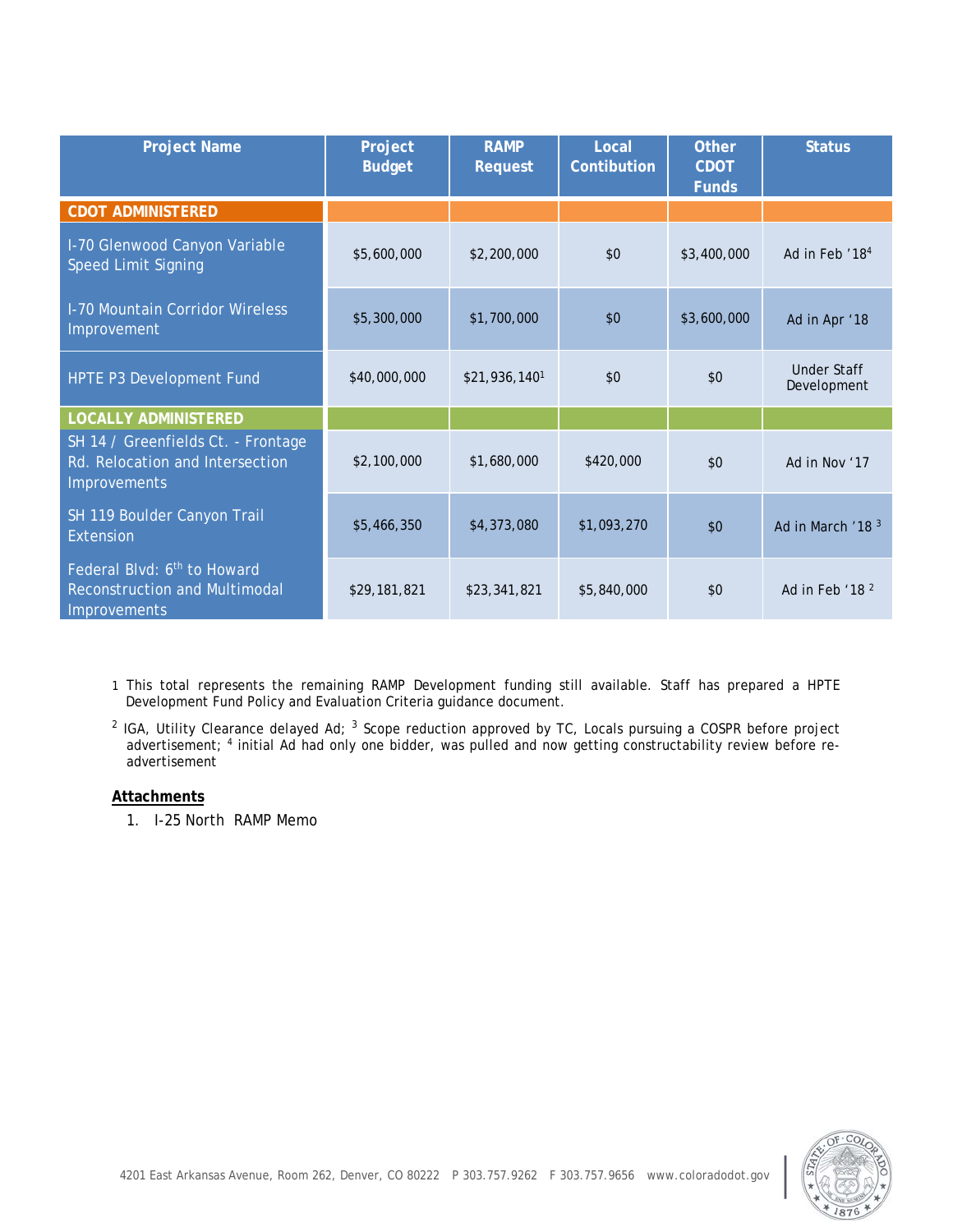**COLORADO** 



**Department of Transportation** Region 4

10601 West 10<sup>th</sup> Street Greeley, CO 80634 (970) 350.2103 (Fax) (970) 350.2181

## **MEMORANDUM**

# **DATE: JANUARY 18, 2017**

# **TO: TRANSPORTATION COMMISSION**

**CC: JOSH LAIPPLY, CHIEF ENGINEER; JEFF SUDMEIER, CHIEF FINANCIAL OFFICER JANE FISHER, PMO DIRECTOR** 

# **FROM: JOHNNY OLSON, REGION 4 TRANSPORTATION DIRECTOR**

# **SUBJECT: HPTE DEVELOPMENT FUND REQUEST FOR NORTH I-25 EXPRESS LANES**

## Purpose

Region 4 is requesting additional funding to facilitate award of the design/build contract for the North I-25 Express Lanes project (Johnstown to Fort Collins a.k.a. Segments 7 & 8).

# Action

Per P.D. 703, staff is requesting Transportation Commission (TC) approval for HPTE Development Fund – Funding to facilitate award of the design/build contract for North I-25 Express Lanes project. Approval of funding will ensure TIGER funds are spent for construction elements as detailed in the grant application.

## Background

The North I-25 Express Lanes project (Johnstown to Fort Collins) cost for procurement, design, right-ofway (ROW), and construction was estimated at \$305.9 million dollars. This included \$231 million dollars as the guaranteed maximum price (GMP) for the construction elements. As part of an extensive procurement process, technical proposals were submitted at the end of July. When bids were opened in August it was revealed that the project, including all scope elements committed to local partners who have contributed \$56M, could not be delivered for the GMP. CDOT entered into a three month best and final offer (BAFO) process. New technical proposals were submitted and BAFO bids from all three teams were opened on November 17th. The best value process integrating technical score and price resulted in the selection of the Kraemer/IHC joint venture team (KIHC). The GMP is \$262,387,000 which correlates with a \$31,387,000 shortfall in construction funding. Through the course of procurement ROW costs have increased an additional \$1.7M. With the overall program cost increasing between construction and ROW, our Construction Engineering and Indirects have also increased by \$2.14M. This leaves a funding gap of \$35,227,441.

The I-25 Design Build Team has been working closely with KIHC to find opportunities to lower construction costs by reducing risk items in their BID and making minor scope modifications (i.e. Utilizing Loveland Residency as the project office). Additionally, we have captured a number of alternative technical concepts (ATC's) from the non-successful proposers that would provide construction savings. Through these negotiations CDOT was able to reduce funding gap by \$11,476,528, leaving a remaining funding need of \$23,750,912.

Total Funding Gap \$35,227,441